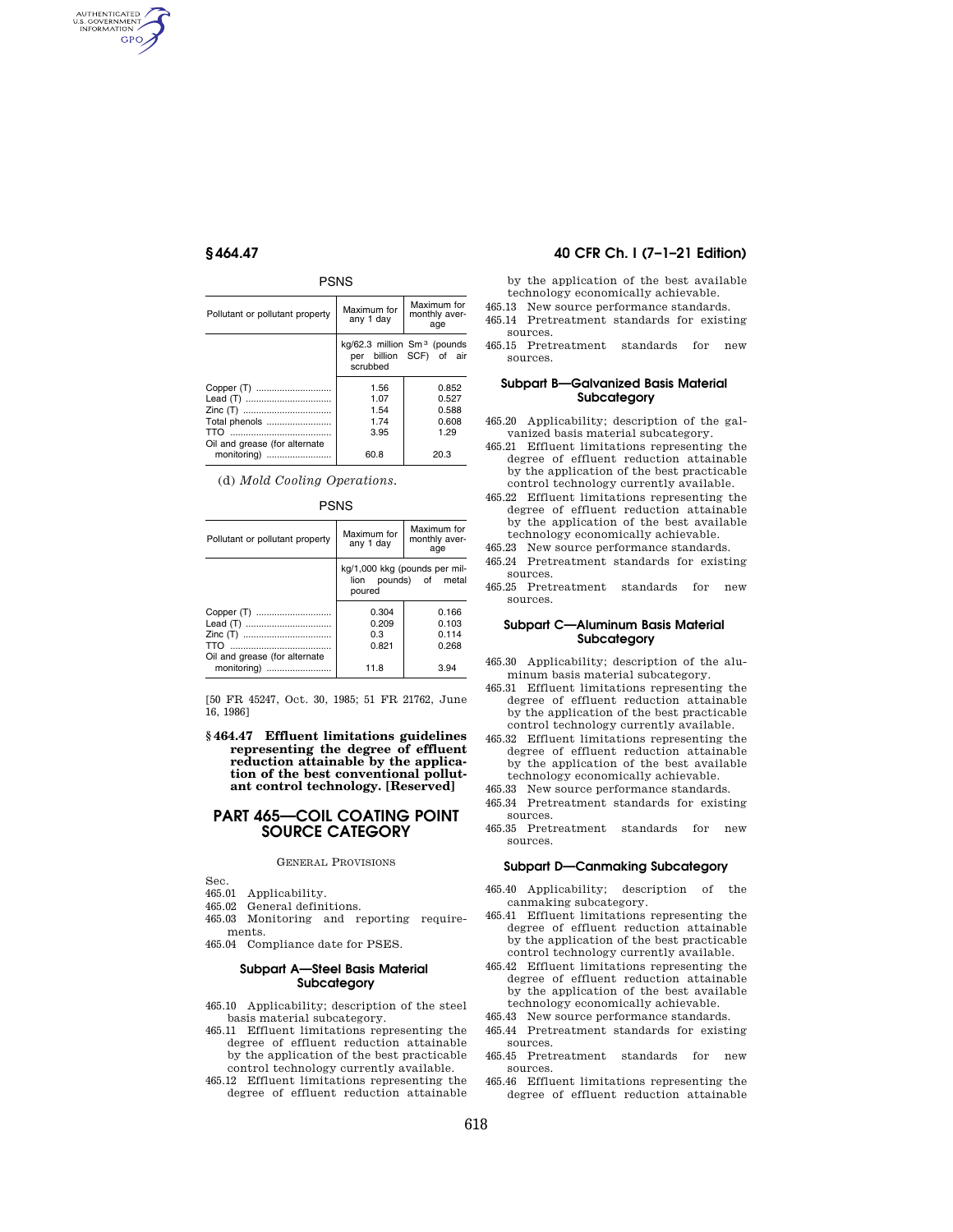by the application of the best conventional pollutant control technology. [Reserved]

AUTHORITY: Secs. 301, 304 (b), (c), (e), and (g), 306 (b) and (c), 307 (b) and (c), and 501 of the Clean Water Act (the Federal Water Pollution Control Act Amendments of 1972, as amended by the Clean Water Act of 1977) (the "Act"); 33 U.S.C. 1311, 1314 (b), (c), (e), and (g), 1316 (b) and (c), 1317 (b) and (c), and 1361; 86 Stat. 816, Pub. L. 92–500; 91 Stat. 1567, Pub. L. 95–217.

SOURCE: 47 FR 54244, Dec. 1, 1982, unless otherwise noted.

GENERAL PROVISIONS

## **§ 465.01 Applicability.**

This part applies to any coil coating facility or to any canmaking facility that discharges pollutants to waters of the United States or that introduces pollutants to a publicly owned treatment works.

[48 FR 52399, Nov. 17, 1983]

## **§ 465.02 General definitions.**

In addition to the definitions set forth in 40 CFR part 401, the following definitions apply to this part:

(a) ''Coil'' means a strip of basis material rolled into a roll for handling.

(b) ''Coil coating '' means the process of converting basis material strip into coated stock. Usually cleaning, conversion coating, and painting are performed on the basis material. This regulation covers processes which perform any two or more of the three operations.

(c) ''Basis material'' means the coiled strip which is processed.

(d) ''Area processed'' means the area actually exposed to process solutions. Usually this includes both sides of the metal strip.

(e) ''Steel basis material'' means cold rolled steel, hot rolled steel, and chrome, nickel and tin coated steel which are processed in coil coating.

(f) ''Galvanized basis material'' means zinc coated steel, galvalum, brass and other copper base strip which is processed in coil coating.

(g) ''Aluminum basis material'' means aluminum, aluminum alloys and aluminum coated steels which are processed in coil coating.

(h) The term ''can'' means a container formed from sheet metal and consisting of a body and two ends or a body and a top.

(i) The term ''canmaking'' means the manufacturing process or processes used to manufacture a can from a basic metal.

(j) The term ''Total Toxic Organics (TTO)'' shall mean the sum of the mass of each of the following toxic organic compounds which are found at a concentration greater than 0.010 mg/1.

1,1,1-Trichloroethane 1,1-Dichloroethane 1,1,2,2-Tetrachloroethane Bis (2-chloroethyl) ether Chloroform 1,1-Dichloroethylene Methylene chloride (dichloromethane) Pentachlorophenol Bis (2-ethylhexyl) phthalate Butyl benzyl-phthalate Di-N-butyl phthalate Phenanthrene Tetrachloroethylene Toluene

[47 FR 54244, Dec. 1, 1982, as amended at 48 FR 52399, Nov. 17, 1983]

### **§ 465.03 Monitoring and reporting requirements.**

The following special monitoring requirements apply to all facilities controlled by this regulation.

(a) Periodic analyses for cyanide are not required when both of the following conditions are met:

(1) The first wastewater sample taken in each calendar year has been analyzed and found to contain less than 0.07 mg/l cyanide

(2) The owner or operator of the coil coating facility certifies in writing to the POTW authority or permit issuing authority that cyanide is not used in the coil coating process.

(b) The ''monthly average'' regulatory values shall be the basis for the monthly average discharge limits in direct discharge permits and for pretreatment standards. Compliance with the monthly discharge limit is required regardless of the number of samples analyzed and averaged.

(c) The analytical method required for determination of petroleum hydrocarbons (non-polar material) is given under the listing for ''oil and grease'' at 40 CFR 136.3(a), Table IB and must be used after December 31, 2005.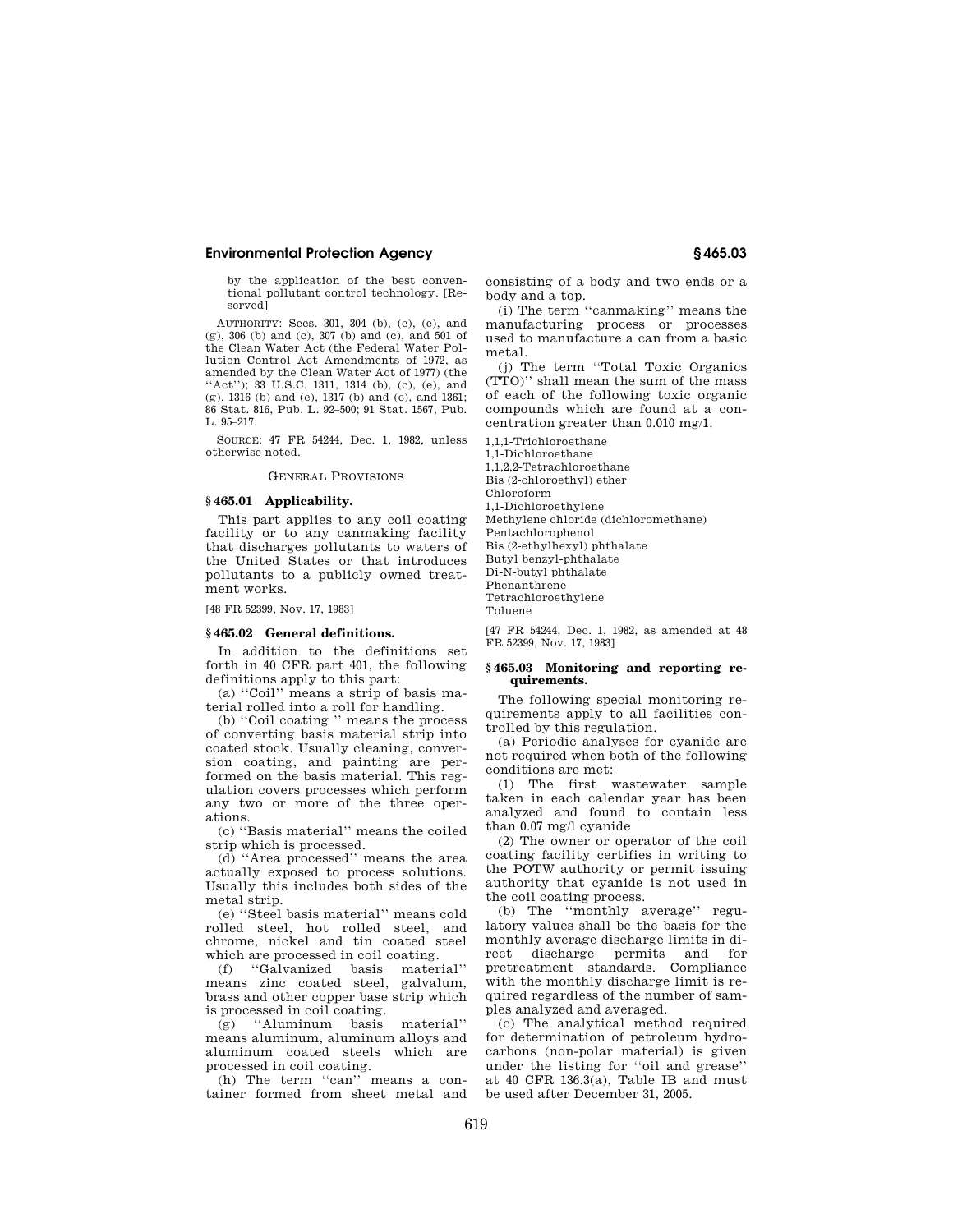(d) The owner or operator of any canmaking facility subject to the provisions of this regulation shall advise the permit issuing authority or POTW authority and the EPA Office of Water Regulations and Standards, Washington, DC 20460 whenever it has been decided that the plant will manufacture cans from an aluminum alloy containing less than 1.0 percent manganese. Such notification shall be made in writing, not less than 30 days in advance of the scheduled production and shall provide the chemical analysis of the alloy and the expected period of use.

(Approved by the Office of Management and Budget under control number 2040–0033)

[47 FR 54244, Dec. 1, 1982, as amended at 48 FR 52399, Nov. 17, 1983; 49 FR 14104, Apr. 10, 1984; 50 FR 4515, Jan. 31, 1985; 72 FR 11249, Mar. 12, 2007]

## **§ 465.04 Compliance date for PSES.**

(a) For subparts A, B, and C the compliance date for Pretreatment Standards for Existing Source (PSES) is December 1, 1985.

(b) For subpart D, the compliance date for Pretreatment Standards for Existing Sources will be as soon as possible, but in no case later than November 17, 1986.

[48 FR 52399, Nov. 17, 1983]

# **Subpart A—Steel Basis Material Subcategory**

## **§ 465.10 Applicability; description of the steel basis material subcategory.**

This subpart applies to discharges to waters of the United States, and introductions of pollutants into publicly owned treatment works from coil coating of steel basis material coils.

#### **§ 465.11 Effluent limitations representing the degree of effluent reduction attainable by the application of the best practicable control technology currently available.**

Except as provided in 40 CFR 125.30 through 125.32, any existing point source subject to this subpart must achieve the following effluent limitations representing the degree of effluent reduction attainable by the appli-

# **§ 465.04 40 CFR Ch. I (7–1–21 Edition)**

cation of the best practicable control technology currently available:

| <b>SUBPART A</b> |  |
|------------------|--|
|------------------|--|

|                                                   | <b>BPT</b> effluent limitations                                                |                                      |                                |                                        |  |
|---------------------------------------------------|--------------------------------------------------------------------------------|--------------------------------------|--------------------------------|----------------------------------------|--|
| Pollutant or<br>pollutant<br>property             | Maximum for any 1<br>day                                                       |                                      | Maximum for monthly<br>average |                                        |  |
|                                                   |                                                                                |                                      |                                |                                        |  |
|                                                   | mg/m <sup>2</sup> (pounds per 1 million ft <sup>2</sup> ) of area<br>processed |                                      |                                |                                        |  |
| Chromium.<br>Cyanide<br>Zinc<br>$lron$<br>Oil and | 1.16<br>0.80<br>3.66<br>3.39                                                   | (0.24)<br>(0.17)<br>(0.75)<br>(0.70) | 0.47<br>0.33<br>1.54<br>1.74   | (0.096)<br>(0.068)<br>(0.32)<br>(0.36) |  |
| grease<br><b>TSS</b><br>pH                        | 55.1<br>113.0<br>(1)                                                           | (11.3)<br>(23.1)                     | 33.1<br>55.1<br>(1)            | (6.77)<br>(11.3)                       |  |

1Within the range of 7.5 to 10.0 at all times.

[47 FR 54244, Dec. 1, 1982; 49 FR 33648, Aug. 24, 1984]

#### **§ 465.12 Effluent limitations representing the degree of effluent reduction attainable by the applica**tion of the best available **nology economically achievable.**

Except as provided in 40 CFR 125.30 through 125.32, any existing point source subject to this subpart must achieve the following effluent limitations representing the degree of effluent reduction attainable by the application of the best available technology economically achievable:

SUBPART A

|                                         | <b>BAT</b> effluent limitations                                                |                                      |                              |                                        |
|-----------------------------------------|--------------------------------------------------------------------------------|--------------------------------------|------------------------------|----------------------------------------|
| Pollutant or pollutant<br>property      | Maximum for any<br>Maximum for<br>1 day<br>monthly average                     |                                      |                              |                                        |
|                                         |                                                                                |                                      |                              |                                        |
|                                         | mg/m <sup>2</sup> (pounds per 1 million ft <sup>2</sup> ) of<br>area processed |                                      |                              |                                        |
| Chromium<br>Cyanide<br>Zinc<br>Iron<br> | 0.50<br>0.34<br>1.56<br>1.45                                                   | (0.10)<br>(0.07)<br>(0.32)<br>(0.30) | 0.20<br>0.14<br>0.66<br>0.74 | (0.041)<br>(0.029)<br>(0.14)<br>(0.15) |

[47 FR 54244, Dec. 1, 1982; 49 FR 33648, Aug. 24, 1984]

## **§ 465.13 New source performance standards.**

The following standards of performance establish the quantity or quality of pollutants or pollutant properties, controlled by this section, which may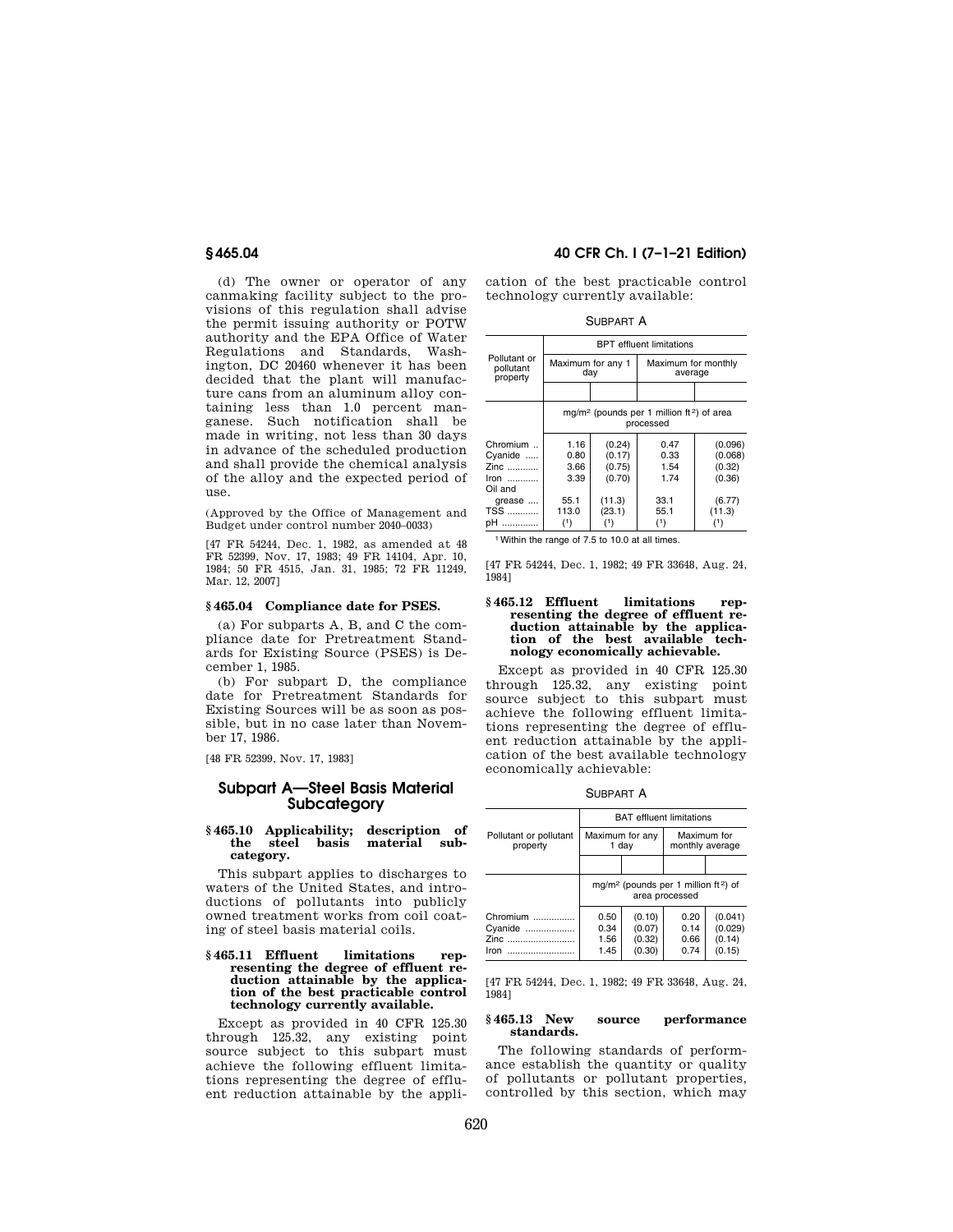be discharged by a new source subject to the provisions of this subpart:

SUBPART A

|                                      | <b>NSPS</b>                                                                    |         |                                |         |  |
|--------------------------------------|--------------------------------------------------------------------------------|---------|--------------------------------|---------|--|
| Pollutant or pol-<br>lutant property | Maximum for any 1<br>day                                                       |         | Maximum for<br>monthly average |         |  |
|                                      |                                                                                |         |                                |         |  |
|                                      | mg/m <sup>2</sup> (pounds per 1 million ft <sup>2</sup> ) of area<br>processed |         |                                |         |  |
| Chromium                             | 0.12                                                                           | (0.024) | 0.047                          | (0.01)  |  |
| Cyanide                              | 0.063                                                                          | (0.013) | 0.025                          | (0.005) |  |
| Zinc                                 | 0.33                                                                           | (0.066) | 0.14                           | (0.027) |  |
| Iron                                 | 0.39                                                                           | (0.086) | 0.20                           | (0.041) |  |
| Oil and grease                       | 3.16                                                                           | (0.65)  | 3.16                           | (0.65)  |  |
| TSS                                  | 4.74<br>(0.97)<br>3.79                                                         |         |                                | (0.78)  |  |
| pH                                   | $^{\text{\tiny{(1)}}}$<br>(1)<br>(1)<br>(1                                     |         |                                |         |  |

1Within the range of 7.5 to 10.0 at all times.

[47 FR 54244, Dec. 1, 1982; 49 FR 33648, Aug. 24, 1984]

## **§ 465.14 Pretreatment standards for existing sources.**

Except as provided in 40 CFR 403.7 and 403.13, any existing source subject to this subpart which introduces pollutants into a publicly owned treatment works must comply with 40 CFR part 403 and achieve the following retreatment standards for existing sources. The mass of wastewater pollutants in coil coating process wastewater introduced into a POTW shall not exceed the following values:

SUBPART A

|                                    | <b>PSES</b>                                                                   |        |                                |         |
|------------------------------------|-------------------------------------------------------------------------------|--------|--------------------------------|---------|
| Pollutant or pollutant<br>property | Maximum for any<br>1 day                                                      |        | Maximum for<br>monthly average |         |
|                                    |                                                                               |        |                                |         |
|                                    | mg/m <sup>2</sup> (pound per 1 million ft <sup>2</sup> ) of<br>area processed |        |                                |         |
| Chromium                           | 0.50                                                                          | (0.10) | 0.20                           | (0.041) |
| Cyanide<br>.                       | 0.34                                                                          | (0.07) | 0.14                           | (0.029) |
| Zinc                               | 1.56                                                                          | (0.32) | 0.66                           | (0.14)  |

[47 FR 54244, Dec. 1, 1982; 49 FR 33648, Aug. 24, 1984]

## **§ 465.15 Pretreatment standards for new sources.**

Except as provided in CFR 403.7, any new source subject to this subpart which introduces pollutants into a publicly owned treatment works must comply with 40 CFR part 403 and achieve the following pretreatment standards for new sources. The mass of wastewater pollutants in coil coating process wastewater introduced into a POTW shall not exceed the following values:

SUBPART A

|                                      | <b>PSNS</b>                                                           |                               |                                |                              |
|--------------------------------------|-----------------------------------------------------------------------|-------------------------------|--------------------------------|------------------------------|
| Pollutant or pol-<br>lutant property | Maximum for any 1<br>day                                              |                               | Maximum for<br>monthly average |                              |
|                                      |                                                                       |                               |                                |                              |
|                                      | mg/m <sup>2</sup> (pounds per 1 million $ft^2$ ) of area<br>processed |                               |                                |                              |
| Chromium<br>Cyanide<br>Zinc          | 0.12<br>0.063<br>0.33                                                 | (0.024)<br>(0.013)<br>(0.066) | 0.047<br>0.025<br>0.14         | (0.01)<br>(0.005)<br>(0.027) |

[47 FR 54244, Dec. 1, 1982; 49 FR 33648, Aug. 24, 1984]

# **Subpart B—Galvanized Basis Material Subcategory**

### **§ 465.20 Applicability; description of the galvanized basis material subcategory.**

This subpart applies to discharges to waters of the United States and introductions of pollutants into publicly owned treatment works from coil coating of galvanized basis material coils.

### **§ 465.21 Effluent limitations representing the degree of effluent reduction attainable by the application of the best practicable control technology currently available.**

Except as provided in 40 CFR 125.30 through 125.32, any existing point source subject to this subpart must achieve the following effluent limitations representing the degree of effluent reduction attainable by the application of the best practicable control technology currently available: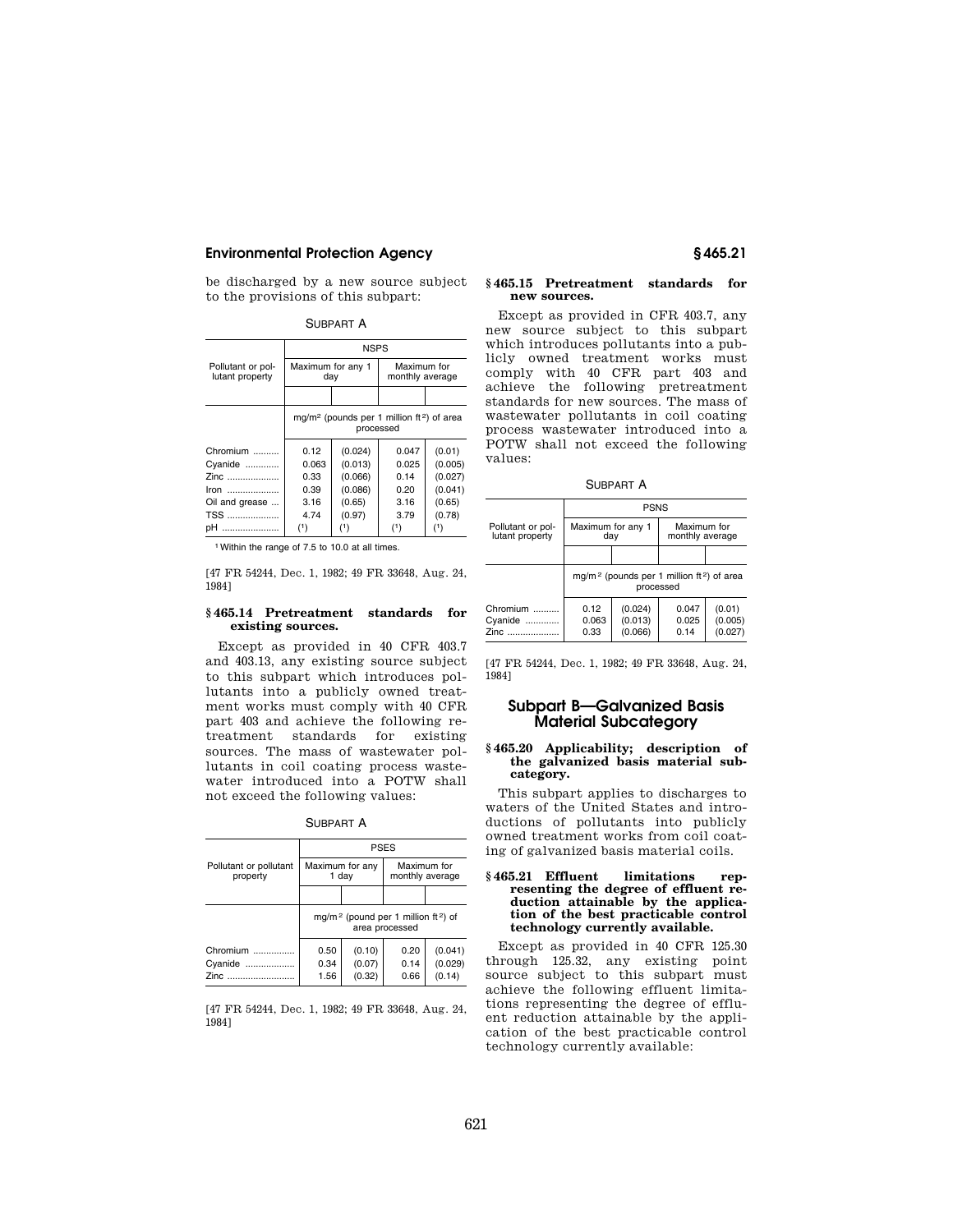## SUBPART B

|                                                          | <b>BPT</b> effluent limitations                                                |                                                |                                      |                                                  |
|----------------------------------------------------------|--------------------------------------------------------------------------------|------------------------------------------------|--------------------------------------|--------------------------------------------------|
| Pollutant or<br>pollutant<br>property                    | Maximum for any 1                                                              | day                                            | Maximum for<br>monthly average       |                                                  |
|                                                          |                                                                                |                                                |                                      |                                                  |
|                                                          | mg/m <sup>2</sup> (pounds per 1 million ft <sup>2</sup> ) of area<br>processed |                                                |                                      |                                                  |
| Chromium<br>Copper<br>Cyanide<br>Zinc<br>Iron<br>Oil and | 1.10<br>4.96<br>0.76<br>3.47<br>3.21<br>52.2                                   | (0.23)<br>(1.02)<br>(0.16)<br>(0.71)<br>(0.66) | 0.45<br>2.61<br>0.32<br>1.46<br>1.65 | (0.091)<br>(0.54)<br>(0.064)<br>(0.30)<br>(0.34) |
| grease<br><b>TSS</b><br>pH                               | 107.0<br>(1)                                                                   | (10.7)<br>(21.9)<br>(1)                        | 31.3<br>52.2<br>(1)                  | (6.42)<br>(10.7)<br>(1)                          |

1Within the range of 7.5 to 10.0 at all times.

[47 FR 54244, Dec. 1, 1982; 49 FR 33648, Aug. 24, 1984]

## **§ 465.22 Effluent limitations representing the degree of effluent reduction attainable by the application of the best available technology economically achievable.**

Except as provided in 40 CFR 125.30 through 125.32, any existing point source subject to this subpart must achieve the following effluent limitations representing the degree of effluent reduction attainable by the application of the best available technology economically achievable:

SUBPART B

|                                      | <b>BAT</b> effluent limitations                                                |                   |                                |                   |
|--------------------------------------|--------------------------------------------------------------------------------|-------------------|--------------------------------|-------------------|
| Pollutant or pollut-<br>ant property | Maximum for any<br>1 day                                                       |                   | Maximum for<br>monthly average |                   |
|                                      |                                                                                |                   |                                |                   |
|                                      | mg/m <sup>2</sup> (pounds per 1 million ft <sup>2</sup> ) of<br>area processed |                   |                                |                   |
| Chromium<br>Copper                   | 0.37<br>1.71                                                                   | (0.077)<br>(0.35) | 0.16<br>0.90                   | (0.031)<br>(0.19) |
| Cyanide                              | 0.26                                                                           | (0.053)           | 0.11                           | (0.022)           |
| Zinc<br>Iron                         | 1.20<br>1.10                                                                   | (0.25)<br>(0.23)  | 0.51<br>0.57                   | (0.11)<br>(0.12)  |

[47 FR 54244, Dec. 1, 1982; 49 FR 33648, Aug. 24, 1984]

# **§ 465.23 New source performance standards.**

The following standards of performance establish the quantity or quality of pollutants or pollutant properties, controlled by this section which may be discharged by a new source subject to the provisions of this subpart:

## **§ 465.22 40 CFR Ch. I (7–1–21 Edition)**

### SUBPART B

|                                                                               | <b>NSPS</b>                                                                    |                                                                       |                                                        |                                                                          |
|-------------------------------------------------------------------------------|--------------------------------------------------------------------------------|-----------------------------------------------------------------------|--------------------------------------------------------|--------------------------------------------------------------------------|
| Pollutant or pollut-<br>ant property                                          | Maximum for any<br>1 day                                                       |                                                                       | Maximum for<br>monthly average                         |                                                                          |
|                                                                               |                                                                                |                                                                       |                                                        |                                                                          |
|                                                                               | mg/m <sup>2</sup> (pounds per 1 million ft <sup>2</sup> ) of area<br>processed |                                                                       |                                                        |                                                                          |
| Chromium<br>Copper<br>Cyanide<br>Zinc<br>Iron<br>Oil and grease<br><b>TSS</b> | 0.13<br>0.44<br>0.07<br>0.35<br>0.43<br>3.43<br>5.15                           | (0.027)<br>(0.090)<br>(0.015)<br>(0.08)<br>(0.09)<br>(0.71)<br>(1.06) | 0.052<br>0.21<br>0.028<br>0.15<br>0.22<br>3.43<br>4.12 | (0.011)<br>(0.043)<br>(0.006)<br>(0.030)<br>(0.045)<br>(0.702)<br>(0.84) |
| pН                                                                            | (1)                                                                            | (1)                                                                   | (1)                                                    | (1)                                                                      |

1Within the range of 7.5 to 10.0 at all times.

[47 FR 54244, Dec. 1, 1982; 49 FR 33648, Aug. 24, 1984]

#### **§ 465.24 Pretreatment standards for existing sources.**

Except as provided in 40 CFR 403.7 and 403.13, any existing source subject to this subpart which introduces pollutants into a publicly owned treatment works must comply with 40 CFR part 403 and achieve the following pretreatment standards for existing sources. The mass of wastewater pollutants in coil coating process wastewater introduced into a POTW shall not exceed the following values:

SUBPART B

|                                       | <b>PSES</b>                                                                    |                                        |                              |                                        |
|---------------------------------------|--------------------------------------------------------------------------------|----------------------------------------|------------------------------|----------------------------------------|
| Pollutant or pollut-<br>ant property  | Maximum for any<br>1 day                                                       |                                        |                              | Maximum for<br>monthly average         |
|                                       |                                                                                |                                        |                              |                                        |
|                                       | mg/m <sup>2</sup> (pounds per 1 million ft <sup>2</sup> ) of area<br>processed |                                        |                              |                                        |
| Chromium<br>Copper<br>Cyanide<br>Zinc | 0.37<br>1.71<br>0.26<br>1.20                                                   | (0.077)<br>(0.35)<br>(0.053)<br>(0.25) | 0.16<br>0.90<br>0.11<br>0.51 | (0.031)<br>(0.19)<br>(0.022)<br>(0.11) |

[47 FR 54244, Dec. 1, 1982; 49 FR 33648, Aug. 24, 1984]

### **§ 465.25 Pretreatment standards for new sources.**

Except as provided in 40 CFR 403.7, any new source subject to this subpart which introduces pollutants into a publicly owned treatment works must comply with 40 CFR part 403 and achieve the following pretreatment standards for new sources. The mass of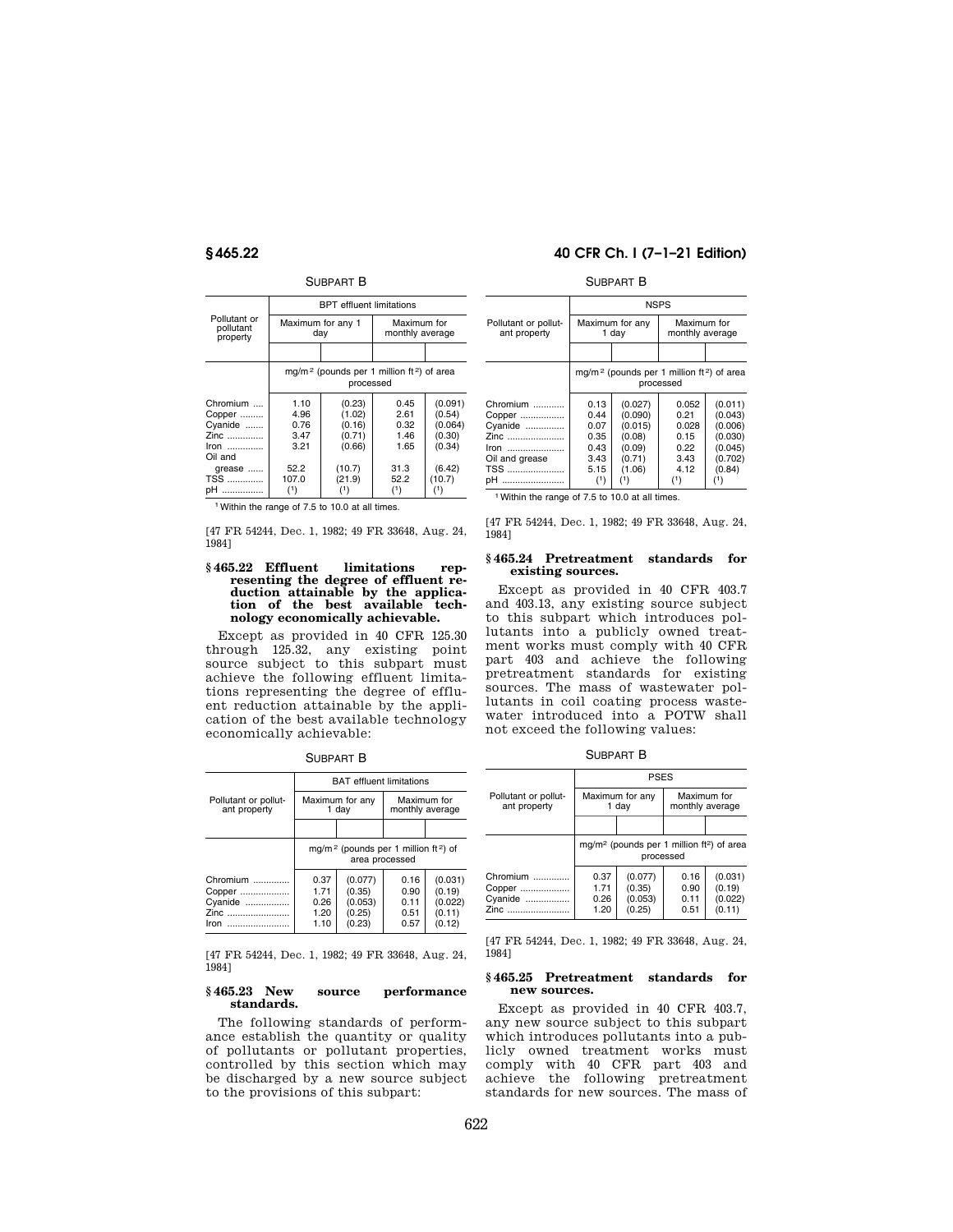wastewater pollutants in coil coating process wastewater introduced into a POTW shall not exceed the following values.

| il IRPART |  |
|-----------|--|
|           |  |

|                                    | <b>PSNS</b>                                                                    |                    |                                |                    |
|------------------------------------|--------------------------------------------------------------------------------|--------------------|--------------------------------|--------------------|
| Pollutant or pollutant<br>property | Maximum for any<br>1 day                                                       |                    | Maximum for<br>monthly average |                    |
|                                    |                                                                                |                    |                                |                    |
|                                    | mg/m <sup>2</sup> (pounds per 1 million ft <sup>2</sup> ) of<br>area processed |                    |                                |                    |
| Chromium                           | 0.13<br>0.44                                                                   | (0.027)            | 0.052<br>0.21                  | (0.011)            |
| Copper<br>Cyanide                  | 0.07                                                                           | (0.090)<br>(0.015) | 0.028                          | (0.043)<br>(0.006) |
| Zinc                               | 0.35                                                                           | (0.072)            | 0.15                           | (0.030)            |

[47 FR 54244, Dec. 1, 1982; 49 FR 33649, Aug. 24, 1984]

# **Subpart C—Aluminum Basis Material Subcategory**

## **§ 465.30 Applicability; description of the aluminum basis material subcategory.**

This subpart applies to discharges to waters of the United States and introductions of pollutants into publicly owned treatment works from coil coating of aluminum basis material coils.

### **§ 465.31 Effluent limitations representing the degree of effluent reduction attainable by the application of the best practicable control technology currently available.**

Except as provided in 40 CFR 125.30 through 125.32, any existing point source subject to this subpart must achieve the following effluent limitations representing the degree of effluent reduction attainable by the application of the best practicable control technology currently available:

SUBPART C

|                                                                               | <b>BPT Effluent limitations</b>                                       |                                                                 |                                                      |                                                                  |  |
|-------------------------------------------------------------------------------|-----------------------------------------------------------------------|-----------------------------------------------------------------|------------------------------------------------------|------------------------------------------------------------------|--|
| Pollutant or<br>pollutant prop-<br>erty                                       | Maximum for any 1<br>day                                              |                                                                 | Maximum for<br>monthly average                       |                                                                  |  |
|                                                                               |                                                                       |                                                                 |                                                      |                                                                  |  |
|                                                                               | $mq/m^2$ (pounds per 1 million ft <sup>2</sup> ) of area<br>processed |                                                                 |                                                      |                                                                  |  |
| Chromium<br>Cyanide<br>Zinc<br>Aluminum<br>Oil and grease<br><b>TSS</b><br>pH | 1.42<br>0.98<br>4.48<br>15.3<br>67.3<br>138.0<br>(1)                  | (0.29)<br>(0.20)<br>(0.92)<br>(3.14)<br>(13.8)<br>(28.3)<br>(1) | 0.58<br>0.41<br>1.89<br>6.26.<br>40.4<br>67.3<br>(1) | (0.12)<br>(0.083)<br>(0.39)<br>(1.28)<br>(8.27)<br>(13.8)<br>(1) |  |

1Within the range of 7.5 to 10.0 at all times.

[47 FR 54244, Dec. 1, 1982; 49 FR 33649, Aug. 24, 1984]

## **§ 465.32 Effluent limitations representing the degree of effluent reduction attainable by the application of the best available technology economically achievable.**

Except as provided in 40 CFR 125.30 through 125.32, any existing point source subject to this subpart must achieve the following effluent limitations representing the degree of effluent reduction attainable by the application of the best available technology economically achievable:

SUBPART C

|                                      | <b>BAT Effluent limitations</b> |                                                                                |       |                                |
|--------------------------------------|---------------------------------|--------------------------------------------------------------------------------|-------|--------------------------------|
| Pollutant or pollut-<br>ant property |                                 | Maximum for any<br>1 day                                                       |       | Maximum for<br>monthly average |
|                                      |                                 |                                                                                |       |                                |
|                                      |                                 | mg/m <sup>2</sup> (pounds per 1 million ft <sup>2</sup> ) of<br>area processed |       |                                |
| Chromium                             | 0.42                            | (0.085)                                                                        | 0.17  | (0.034)                        |
| Cyanide                              | 0.29                            | (0.059)                                                                        | 0.12  | (0.024)                        |
| Zinc                                 | 1.32                            | (0.27)                                                                         | 0.56  | (0.12)                         |
| Aluminum                             | 4.49                            | (0.92)                                                                         | 1.84. | (0.38)                         |

[47 FR 54244, Dec. 1, 1982; 49 FR 33649, Aug. 24, 1984]

# **§ 465.33 New source performance standards.**

The following standards of performance establish the quantity or quality of pollutants or pollutant properties, controlled by this section, which may be discharged by a new source subject to the provisions of this subpart.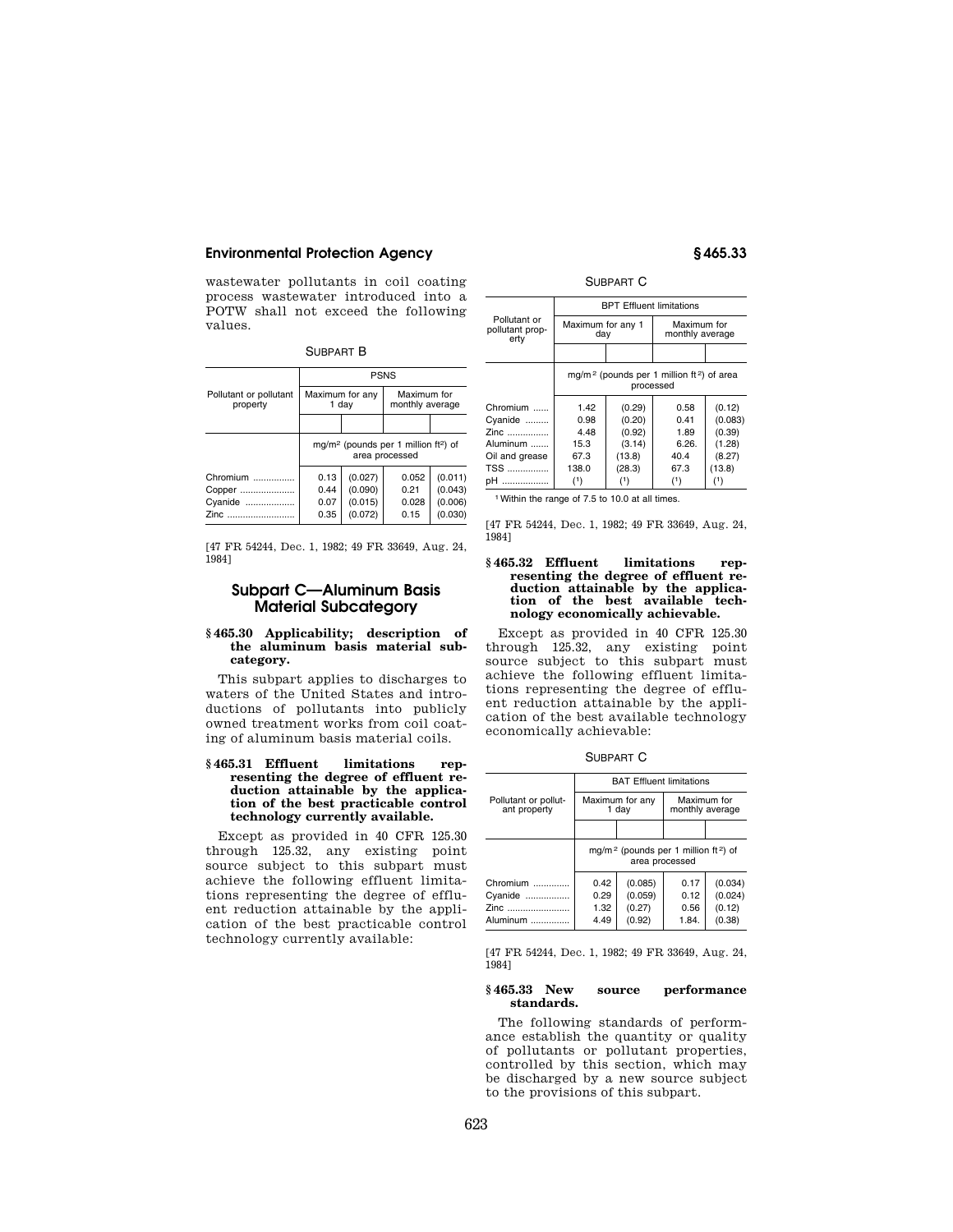# SUBPART C

| <b>NSPS</b>                                                                    |                                                            |                                                |                                                              |
|--------------------------------------------------------------------------------|------------------------------------------------------------|------------------------------------------------|--------------------------------------------------------------|
|                                                                                |                                                            |                                                |                                                              |
|                                                                                |                                                            |                                                |                                                              |
| mg/m <sup>2</sup> (pounds per 1 million ft <sup>2</sup> ) of area<br>processed |                                                            |                                                |                                                              |
| 0.18<br>0.095<br>0.49<br>1.44<br>4.75<br>7.13                                  | (0.037)<br>(0.020)<br>(0.10)<br>(0.30)<br>(0.98)<br>(1.46) | 0.072<br>0.038<br>0.20<br>0.59<br>4.75<br>5.70 | (0.015)<br>(0.008)<br>(0.041)<br>(0.121)<br>(0.98)<br>(1.17) |
|                                                                                | $^{\left(1\right)}$                                        | Maximum for any 1<br>day                       | Maximum for<br>monthly average<br>(1)                        |

1Within the range of 7.5 to 10.0 at all times.

[47 FR 54244, Dec. 1, 1982; 49 FR 33649, Aug. 24, 1984]

## **§ 465.34 Pretreatment standards for existing sources.**

Except as provided in 40 CFR 403.7 and 403.13, any existing source subject to this subpart which introduces pollutants into a publicly owned treatment works must comply with 40 CFR part 403 and achieve the following pretreatment standards for existing sources. The mass of wastewater pollutants in coil coating process wastewater introduced into a POTW shall not exceed the following values:

SUBPART C

|                                      | <b>PSES</b>                                                                    |                              |                      |                              |                                |  |
|--------------------------------------|--------------------------------------------------------------------------------|------------------------------|----------------------|------------------------------|--------------------------------|--|
| Pollutant or pollut-<br>ant property | Maximum for any<br>1 day                                                       |                              |                      |                              | Maximum for<br>monthly average |  |
|                                      |                                                                                |                              |                      |                              |                                |  |
|                                      | mg/m <sup>2</sup> (pounds per 1 million ft <sup>2</sup> ) of<br>area processed |                              |                      |                              |                                |  |
| Chromium<br>Cyanide<br>Zinc          | 0.42<br>0.29<br>1.32                                                           | (0.085)<br>(0.059)<br>(0.27) | 0.17<br>0.12<br>0.56 | (0.034)<br>(0.024)<br>(0.12) |                                |  |

[47 FR 54244, Dec. 1, 1982; 49 FR 33649, Aug. 24, 1984]

## **§ 465.35 Pretreatment standards for new sources.**

Except as provided in 40 CFR 403.7, any new source subject to this subpart which introduces pollutants into a pub-

# **§ 465.34 40 CFR Ch. I (7–1–21 Edition)**

licly owned treatment works must comply with 40 CFR part 403 and achieve the following pretreatment standards for new sources. The mass of wastewater pollutants in coil coating process wastewater introduced into a POTW shall not exceed the following values:

SUBPART C

|                                      | <b>PSNS</b>              |                             |                                                          |                               |
|--------------------------------------|--------------------------|-----------------------------|----------------------------------------------------------|-------------------------------|
| Pollutant or pollut-<br>ant property | Maximum for any 1<br>day |                             | Maximum for<br>monthly average                           |                               |
|                                      |                          |                             |                                                          |                               |
|                                      |                          | processed                   | mg/m <sup>2</sup> (pounds per 1 million $ft^2$ ) of area |                               |
| Chromium<br>Cyanide<br>Zinc          | 0.18<br>0.095<br>0.49    | (0.037)<br>(0.02)<br>(0.10) | 0.072<br>0.038<br>0.20                                   | (0.015)<br>(0.008)<br>(0.041) |

[47 FR 54244, Dec. 1, 1982; 49 FR 33649, Aug. 24, 1984]

# **Subpart D—Canmaking Subcategory**

SOURCE: 48 FR 52399, Nov. 17, 1983, unless otherwise noted.

## **§ 465.40 Applicability; description of the canmaking subcategory.**

This subpart applies to discharges to waters of the United States, and introductions of pollutants into publicly owned treatment works from the manufacturing of seamless can bodies, which are washed.

## **§ 465.41 Effluent limitations representing the degree of effluent reduction attainable by the application of the best practicable control technology currently available.**

Except as provided in 40 CFR 125.30 through 125.32, any existing point source subject to this subpart must achieve the following effluent limitations representing the degree of effluent reduction attainable by the application of the best practicable control technology currently available: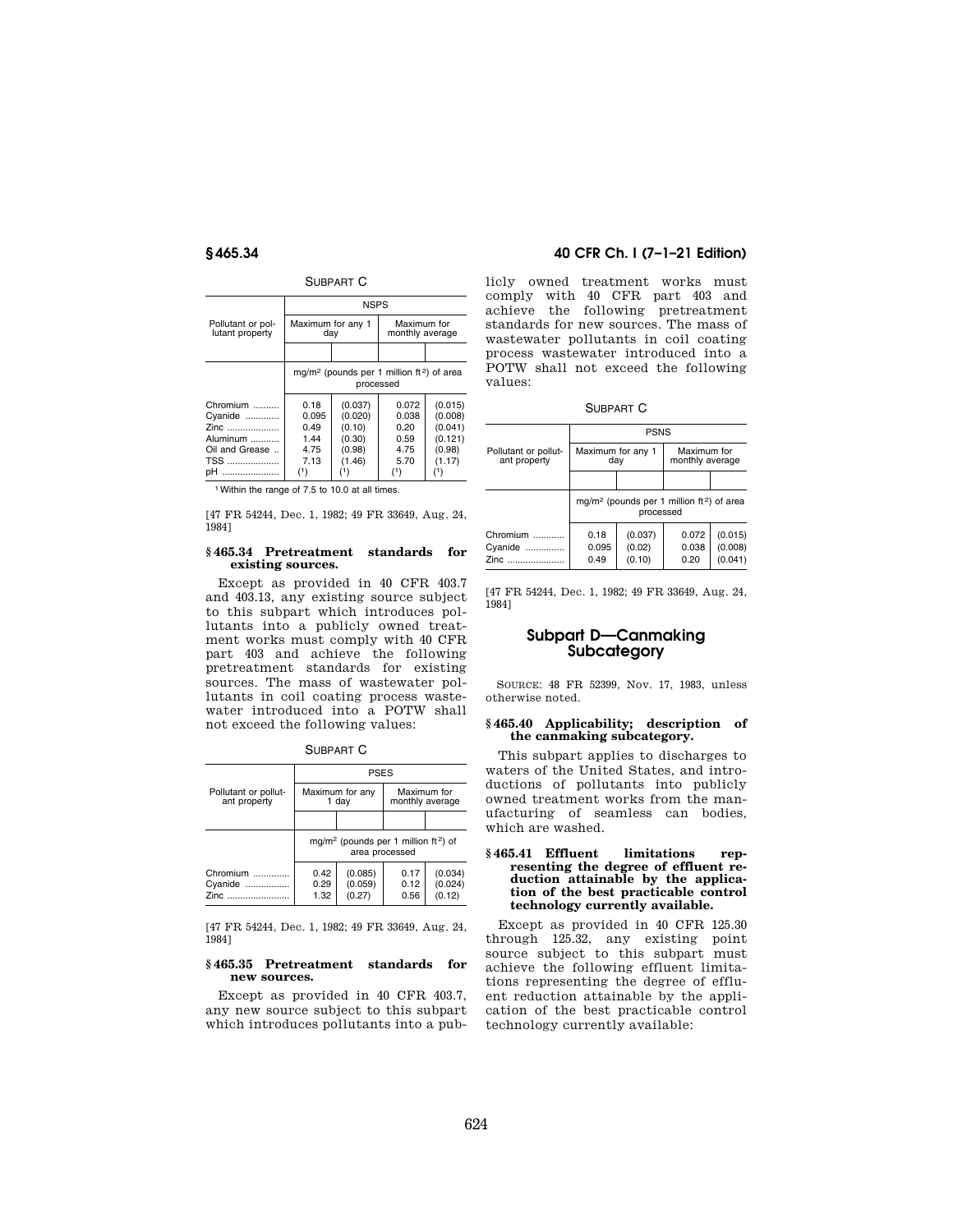SUBPART D—BPT EFFLUENT LIMITATIONS

| Pollutant or<br>pollutant prop-<br>ertv | Maximum for any 1<br>day |          | Maximum for month-<br>ly average    |          |
|-----------------------------------------|--------------------------|----------|-------------------------------------|----------|
|                                         |                          |          | g (lbs)/1,000,000 cans manufactured |          |
| Cr.<br>.                                | 94.60                    | (0.209)  | 38.70                               | (0.085)  |
| 7n<br>.                                 | 313.90                   | (0.692)  | 131.15                              | (0.289)  |
| .<br>ΑI                                 | 1382.45                  | (3.048)  | 688.00                              | (1.517)  |
| .<br>F                                  | 12792.50                 | (28.203) | 5676.00                             | (12.514) |
| P<br>.                                  | 3590.50                  | (7.916)  | 1468.45                             | (3.237)  |
| 0 & G                                   | 4300.00                  | (9.480)  | 2580.00                             | (5.688)  |
| <b>TSS</b>                              | 8815.00                  | (19.434) | 4192.50                             | (9.243)  |
| pН<br>.                                 |                          |          |                                     |          |

1Within the range of 7.0 to 10 at all times.

[48 FR 52399, Nov. 17, 1983; 49 FR 14105, Apr. 10, 1984]

## **§ 465.42 Effluent limitations representing the degree of effluent reduction attainable by the application of the best available technology economically achievable.**

Except as provided in 40 CFR 125.30 through 125.32, any existing point source subject to this subpart must achieve the following effluent limitations representing the degree of effluent reduction attainable by the application of the best available technology economically achievable:

SUBPART D—BAT EFFLUENT LIMITATIONS

| Pollutant or<br>pollutant prop-<br>ertv | Maximum for any 1<br>day |          | Maximum for month-<br>ly average    |         |
|-----------------------------------------|--------------------------|----------|-------------------------------------|---------|
|                                         |                          |          | q (lbs)/1,000,000 cans manufactured |         |
| Cr                                      | 36.92                    | (0.081)  | 15.10                               | (0.033) |
| 7n<br>.                                 | 122.49                   | (0.270)  | 51.18                               | (0.113) |
| ΑI                                      | 539.48                   | (1.189)  | 268.48                              | (0.592) |
|                                         | 4992.05                  | (11.001) | 2214.96                             | (4.883) |
| .                                       | 1401.13                  | (3.089)  | 573.04                              | (1.263) |

## **§ 465.43 New source performance standards.**

The following standards of performance establish the quantity of pollutants or pollutant properties, controlled by this section, which may be discharged by a new source subject to the provisions of this subpart:

SUBPART D—NSPS

| Pollutant or<br>pollutant prop-<br>erty | Maximum for any 1<br>day |         | Maximum for month-<br>ly average    |         |
|-----------------------------------------|--------------------------|---------|-------------------------------------|---------|
|                                         |                          |         | q (lbs)/1,000,000 cans manufactured |         |
| Cr                                      | 27.98                    | (0.062) | 11.45                               | (0.025) |
| Zn<br>.                                 | 92.86                    | (0.205) | 38.80                               | (0.086) |
| ΑI<br>.                                 | 408.95                   | (0.902) | 203.52                              | (0.449) |
| .                                       | 3784.20                  | (8.343) | 1679.04                             | (3.702) |
| Р<br>.                                  | 1062.12                  | (2.342) | 434.39                              | (0.958) |
| 0 & G                                   | 1272.00                  | (2.804) | 763.20                              | (1.683) |
| TSS                                     | 2607.60                  | (5.749) | 1240.20                             | (2.734) |
| nН<br>.                                 |                          |         |                                     |         |

1Within the range of 7.0 to 10 at all times.

[48 FR 52399, Nov. 17, 1983; 49 FR 14105, Apr. 10, 1984]

### **§ 465.44 Pretreatment standards for existing sources.**

Except as provided in 40 CFR 403.7 and 403.13, any existing source subject to this subpart which introduces pollutants into a publicly owned treatment works must comply with 40 CFR part 403 and achieve the following pretreatment standards for exisiting sources.

SUBPART D—PSES

| Pollutant or<br>pollutant prop-<br>erty | Maximum for any 1<br>day            | Maximum for month-<br>ly average |  |
|-----------------------------------------|-------------------------------------|----------------------------------|--|
|                                         | g (lbs)/1,000,000 cans manufactured |                                  |  |
| Cr                                      | 36.92 (0.081)                       | 15.10 (0.033)                    |  |
| Cu                                      | 159.41 (0.351)                      | 83.90 (0.185)                    |  |
| Zn                                      | 122.49 (0.270)                      | 51.18 (0.113)                    |  |
| F                                       | 4992.05 (11.001)                    | 2214.96 (4.883)                  |  |
| P                                       | 1401.13 (3.089)                     | 573.04 (1.263)                   |  |
| Mn                                      | 57.05 (0.126)                       | 24.33 (0.053)                    |  |
| $TTO$                                   | 26.85 (0.059)                       | 12.59 (0.028)                    |  |
| O&G (for alter-<br>nate moni-           |                                     |                                  |  |
| toring)                                 | 1678.00 (3.699)                     | 1006.80 (2.220)                  |  |

[48 FR 52399, Nov. 17, 1983; 49 FR 14105, Apr. 10, 1984]

## **§ 465.45 Pretreatment standards for new sources.**

Except as provided in 40 CFR 403.7 any new source subject to this subpart which introduces pollutants into a publicly owned treatment works must comply with 40 CFR part 403 and achieve the following pretreatment standards for new sources.